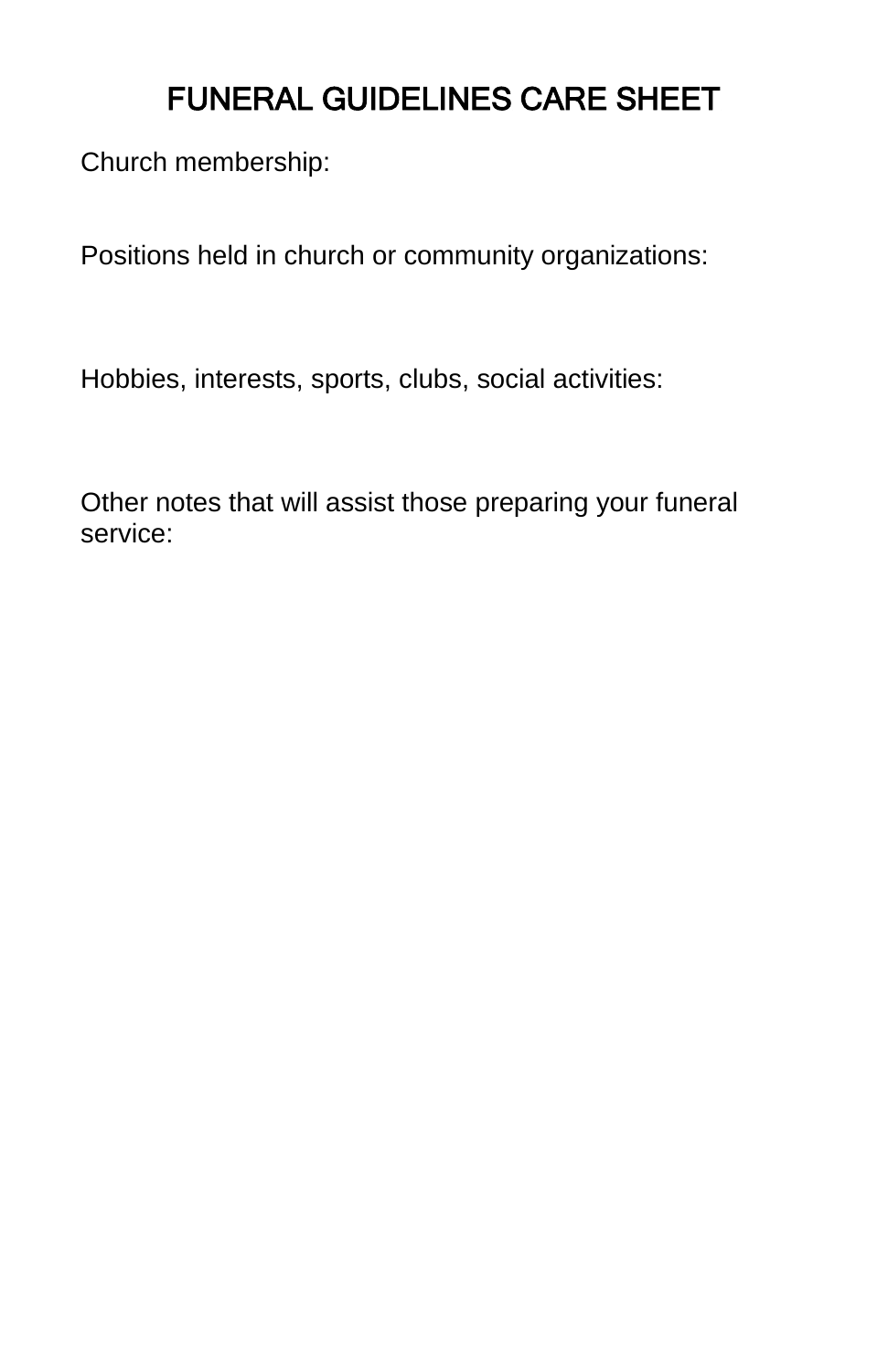

## Belrose Uniting Church FUNERAL GUIDELINES CARE SHEET

Dear Friends,

Many people are confronted the death of a family member or friend and find themselves overwhelmed by the decisions and arrangements that need to be made regarding a funeral service. The choices and decisions about funeral details may never have been discussed with you or made by you, leaving those who have to make these decisions unaware of your views, choices and preferences.

This *Funeral Guidelines Care Sheet* is offered as a means by which your thoughts, choices, preferences and wishes may be documented. It is intended to cover the various aspects of the funeral arrangements that will help your family and friends plan your funeral service.

This worksheet is for you to complete regarding your own choices for your funeral. **It is not a legal document**, and can be changed at any time. It is a guide for those you love who wish to plan your funeral service in a way that respects your wishes.

I encourage you to spend some time thinking about the details you might like to include in this worksheet. Talk about it with your family. It may raise questions that you will need to talk with others about. Upon completion, keep this worksheet in a safe place, review it regularly, and let others know where it can be found.

If you have any questions about this worksheet, or about death and funerals in general, please do not hesitate to contact me.

*Rev. Ian Weeks*

Belrose Uniting Church 2 Morgan Rd. Belrose. NSW 2085 Pastor: Rev. Ian Weeks Ph 9451 3916 Mob 0408 308 196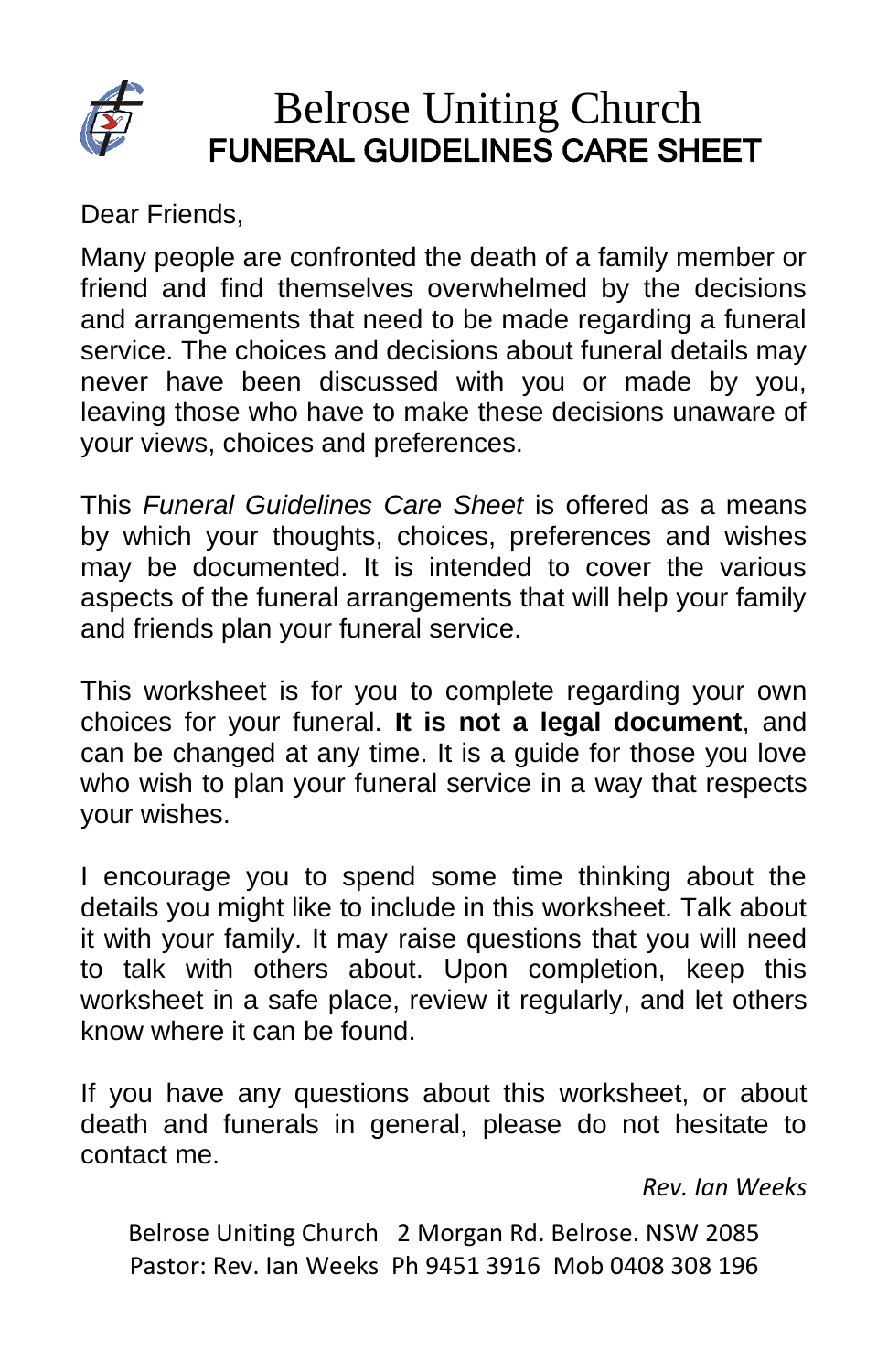# FUNERAL GUIDELINES CARE SHEET

Full Name:

Date and place of birth:

Do you wish a burial or cremation?

Have you made any arrangements with a funeral director, or have a re-paid funeral plan?

If, yes, name of Funeral Company

Do you have a grave plot or columbarium niche reserved?

If so, where?

Would you prefer: a) A church service at and/or b) A crematorium chapel service at

Do you have a particular celebrant/minister that you would like to conduct the service?

What other people would you like to be involved in the service? Eg Eulogy

Organist/Musicians

**Other** 

Do you have any particular: Bible reading(s)

Hymns/songs/music